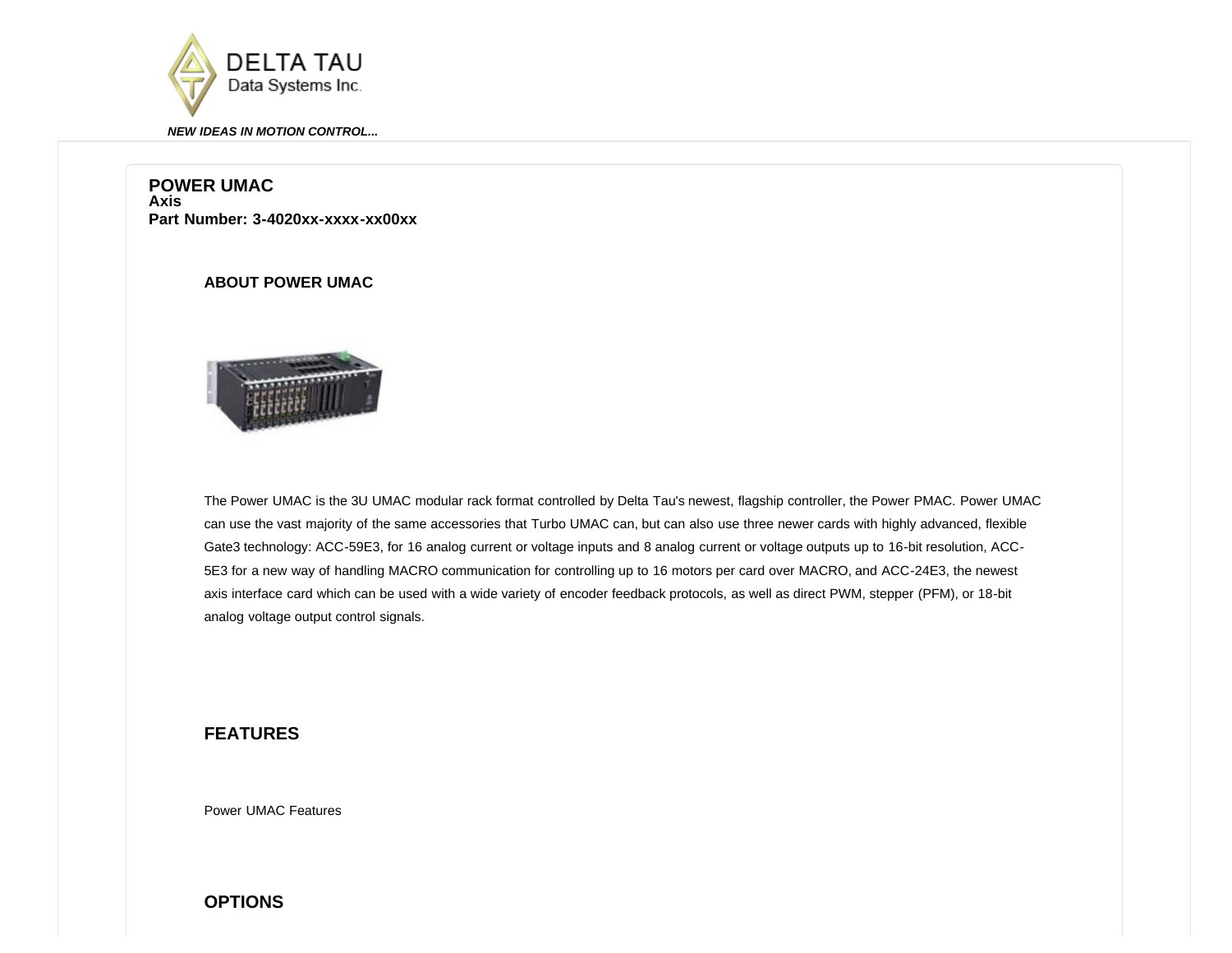# **ACCESSORY**

## **CPU**

• [POWER UMAC CPU](javascript:__doPostBack()

## **Digital I/O Boards**

- [ACC-65E 24 In / 24 Out Self-protected 12-24VDC I/O Board](javascript:__doPostBack()
- [ACC-14E 48-Bits Input/Output Board](javascript:__doPostBack()
- [ACC-66E 48 Inputs, Sourcing, Self-protected 12-24VDC I/O Board](javascript:__doPostBack()
- [ACC-67E 48 Outputs, Sourcing, Self-protected 12-24VDC I/O Board](javascript:__doPostBack()
- [ACC-68E UR Protected / OPTO \(Sinking 24 in 24 out\)](javascript:__doPostBack()
- [ACC-14M -MACRO OPTO 48 bit Input/Output](javascript:__doPostBack()
- [ACC-65M -MACRO UR Protected/OPTO \(Sourcing 24in/24out\)](javascript:__doPostBack()
- [ACC-68M -MACRO UR Protected/OPTO \(Sinking 24in/24out\)](javascript:__doPostBack()
- [ACC-11M MACRO-based 24 input/24 output digital I/O card, 12–24 VDC levels](javascript:__doPostBack()
- [ACC-65ETH -Modbus/TCP-IP UR Protected/OPTO\(Sourcing 24in/24out\)](javascript:__doPostBack()

## **Analog I/O**

- [ACC-28E 2 or 4 Channel High Resolution 16-bit A/D Converter Board](javascript:__doPostBack()
- [ACC-36E 16 Channel, 12-Bit A/D Converter Board](javascript:__doPostBack()
- [ACC-59E 8 Channel, 12-Bit D/A and A/D Converter Board](javascript:__doPostBack()
- [ACC-59E3 16 Input/8 Output, 16-bit Analog Voltage/Current I/O Card for Power PMAC](javascript:__doPostBack()

## **Special FieldBus Communication**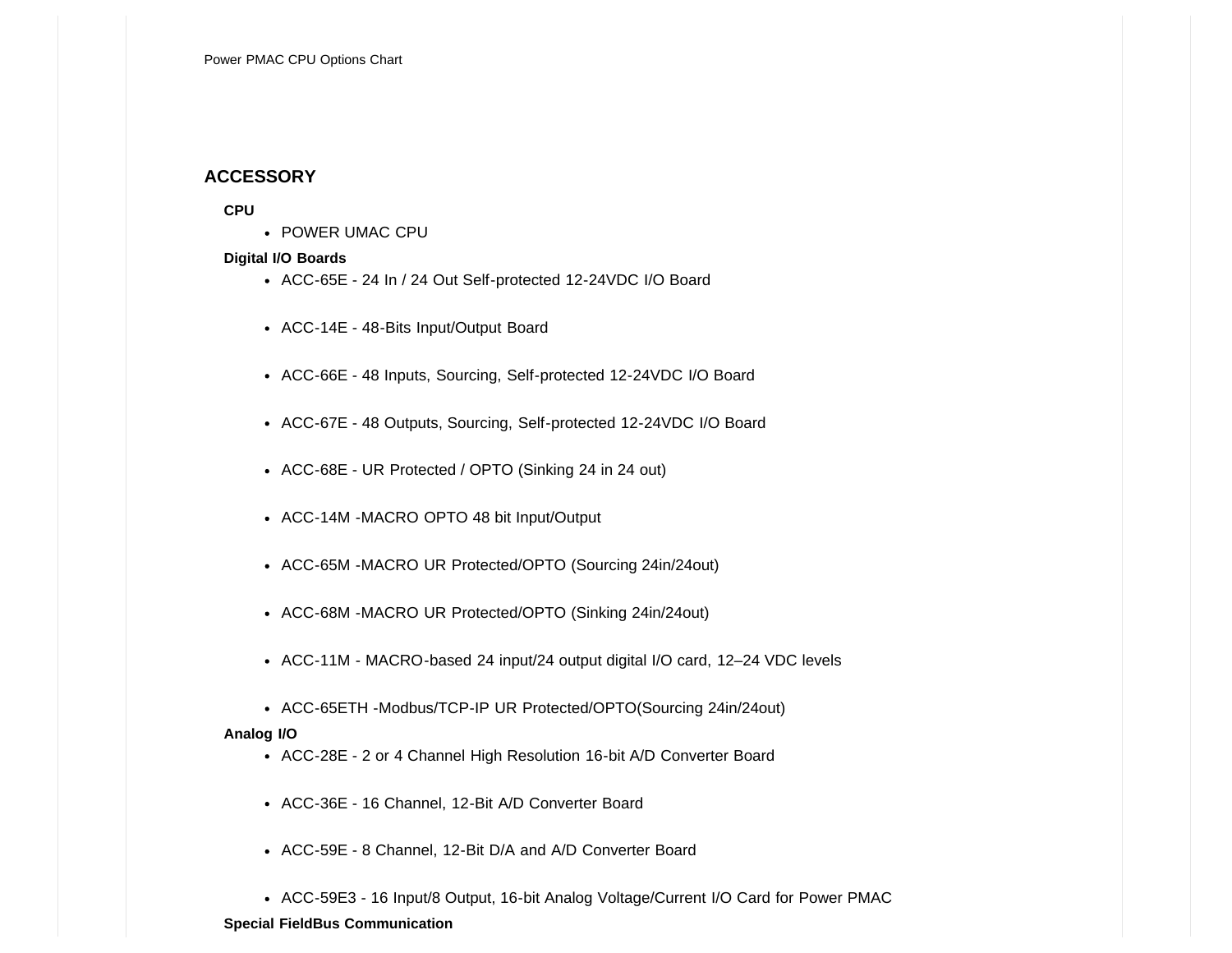• [ACC-72E - UMAC Field Bus Gateway](javascript:__doPostBack()

#### **Axis Interface Boards**

- [ACC-24E2 2 Axis Digital Direct PWM Axis Interface Board](javascript:__doPostBack()
- [ACC-24E2A 2 Axis Analog Servo Interface/Breakout Board](javascript:__doPostBack()
- [ACC-24E2S 4 Channel Encoder/Stepper Axis Interface Board](javascript:__doPostBack()
- [ACC-24E3 Gate3-Style, 2–4 channel axis interface card for Power PMAC](javascript:__doPostBack()
- [ACC-82M MACRO INTERFACE FOR SIGMA-II \(YASKAWA\)](javascript:__doPostBack()
- [ACC-85M MACRO axis interface for Yaskawa Sigma V amplifiers](javascript:__doPostBack()
- [ACC-24M2A MACRO-based, 2-channel analog axis interface](javascript:__doPostBack()
- [ACC-24M2S MACRO-based, 2-channel stepper \(PFM\) axis interface](javascript:__doPostBack()

### **Special Encoder Feedback**

- [ACC-51E 2 Axis 4096x High-Resolution Analog Encoder Interpolator Board](javascript:__doPostBack()
- [ACC-58E 2 Channel 16-Bit Resolver-to-Digital Converter Board](javascript:__doPostBack()
- [ACC-84E UMAC Universal Serial Encoder Interface](javascript:__doPostBack()

#### **MACRO**

- [ACC-5E Macro and I/O Port Interface Board](javascript:__doPostBack()
- [ACC-5E3 Gate3-Style MACRO communication card for Power PMAC](javascript:__doPostBack()

## **Amplifier**

- [3U081 Direct PWM amplifier, 1 channel, 8 A Continuous/16 A Peak](javascript:__doPostBack()
- [3U151 Direct PWM amplifier, 1 channel, 15 A Continuous/30 A Peak](javascript:__doPostBack()
- [3U201 Direct PWM amplifier, 1 channel, 20 A Continuous/40 A Peak](javascript:__doPostBack()
- [3U042 Direct PWM amplifier, 2 channels, 4 A Continuous/8 A Peak](javascript:__doPostBack()
- [AMP-1 Analog amplifier, 4 channels, 0.5 A Continuous/1 A Peak](javascript:__doPostBack()
- [AMP-2 Analog amplifier, 4 channels, 2 A Continuous/4 A Peak](javascript:__doPostBack()